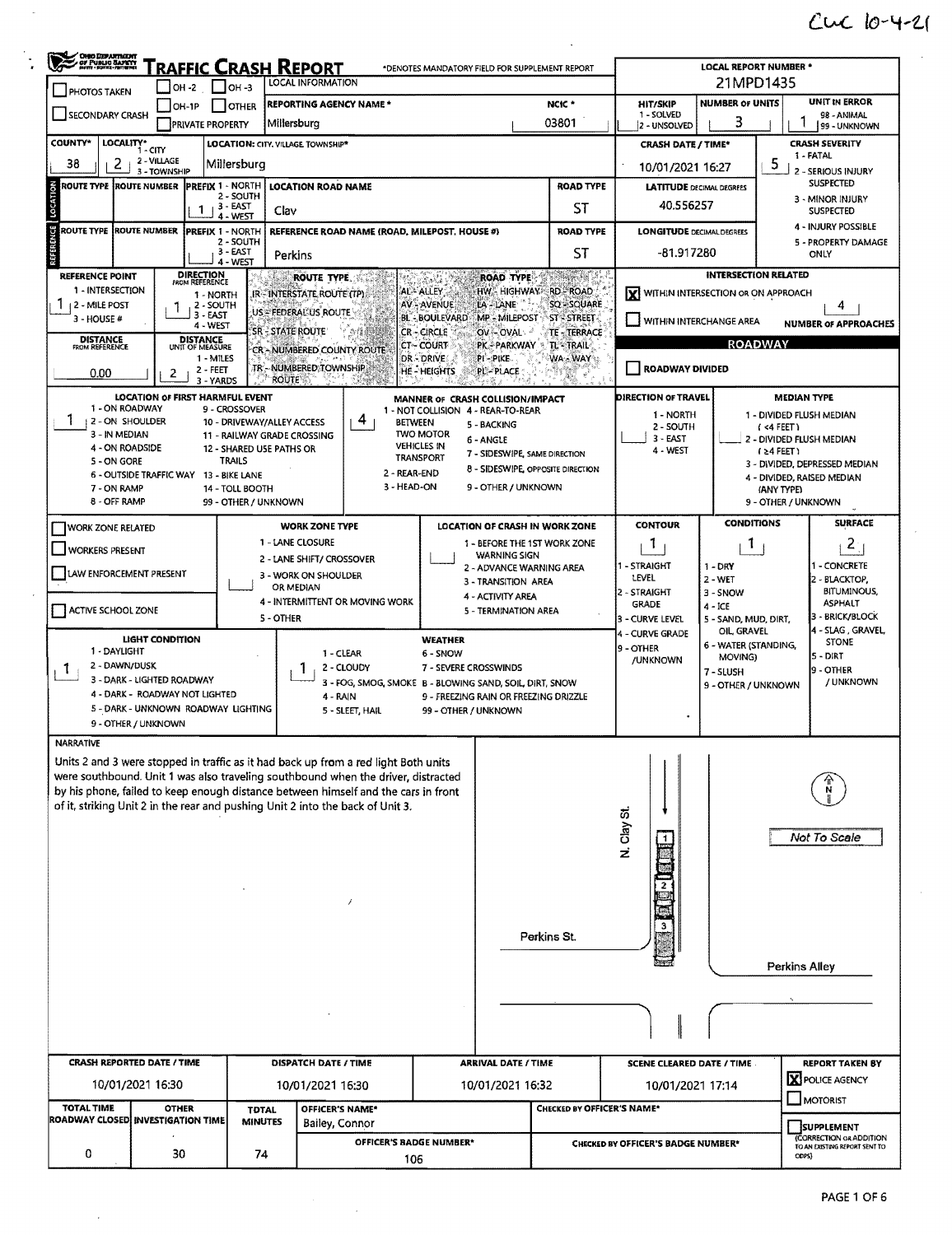|                                   | <b>ONO DEPARTMENT</b><br>OF PUBLIC BAFETT                                                      |                                                           |                                                       |                                        |                    |                                                    |                                                       |                                               |                            | <b>LOCAL REPORT NUMBER</b>                                   |  |  |  |
|-----------------------------------|------------------------------------------------------------------------------------------------|-----------------------------------------------------------|-------------------------------------------------------|----------------------------------------|--------------------|----------------------------------------------------|-------------------------------------------------------|-----------------------------------------------|----------------------------|--------------------------------------------------------------|--|--|--|
|                                   |                                                                                                |                                                           |                                                       |                                        |                    |                                                    |                                                       |                                               | 21MPD1435                  |                                                              |  |  |  |
| UNIT#                             | OWNER NAME: LAST, FIRST, MIDDLE (C) SAME AS ORIVERY                                            |                                                           |                                                       |                                        |                    |                                                    | OWNER PHONE:INCLUDE AREA CODE (E) SAME AS DRIVER)     |                                               | DAMAGE                     |                                                              |  |  |  |
|                                   | YODER, ELMER, V.                                                                               |                                                           |                                                       |                                        |                    | 330-275-6763                                       |                                                       | 1 NONE                                        | DAMAGE SCALE               | 3 - FUNCTIONAL DAMAGE                                        |  |  |  |
|                                   | OWNER ADDRESS: STREET, CITY, STATE, ZIP ( C) SAME AS DRIVERY                                   |                                                           |                                                       |                                        |                    |                                                    |                                                       | 4<br>2 - MINOR DAMAGE<br>4 - DISABLING DAMAGE |                            |                                                              |  |  |  |
|                                   | 7352 HOY RD., FREDERICKSBURG, OH, 44627<br>COMMERCIAL CARRIER: NAME, ADDRESS, CITY, STATE, ZIP |                                                           |                                                       |                                        |                    |                                                    | COMMERCIAL CARRIER PHONE: INCLUDE AREA CODE           | 9 - UNKNOWN                                   |                            |                                                              |  |  |  |
|                                   |                                                                                                |                                                           |                                                       |                                        |                    |                                                    |                                                       | <b>DAMAGED AREA(S)</b>                        |                            |                                                              |  |  |  |
|                                   | LP STATE   LICENSE PLATE #                                                                     |                                                           | <b>VEHICLE IDENTIFICATION #</b>                       |                                        |                    | <b>VEHICLE YEAR</b>                                | <b>VEHICLE MAKE</b>                                   |                                               |                            | INDICATE ALL THAT APPLY                                      |  |  |  |
| ОH                                | <b>JLV9611</b>                                                                                 |                                                           | 1GCHK232X5F970836                                     |                                        | CHEVROLET<br>2005  |                                                    |                                                       |                                               |                            | 12                                                           |  |  |  |
| <b>X</b> INSURANCE                | <b>INSURANCE COMPANY</b>                                                                       |                                                           | <b>INSURANCE POLICY #</b>                             |                                        |                    | <b>COLOR</b>                                       | <b>VEHICLE MODEL</b>                                  |                                               |                            |                                                              |  |  |  |
|                                   | DAIRYLAND                                                                                      |                                                           | 11406579336                                           |                                        |                    | MAR                                                | SILVERADO                                             |                                               |                            |                                                              |  |  |  |
|                                   | TYPE OF USE                                                                                    | IN EMERGENCY                                              | US DOT#                                               |                                        |                    | TOWED BY: COMPANY NAME                             |                                                       |                                               |                            |                                                              |  |  |  |
| <b>COMMERCIAL</b>                 | <b>GOVERNMENT</b>                                                                              | <b>JRESPONSE</b><br># OCCUPANTS                           | VEHICLE WEIGHT GVWR/GCWR                              |                                        |                    | <b>HAZARDOUS MATERIAL</b>                          |                                                       |                                               |                            |                                                              |  |  |  |
| <b>INTERLOCK</b><br><b>DEVICE</b> | <b>HIT/SKIP UNIT</b>                                                                           |                                                           | $1 - 10K$ LBS.                                        | 2 - 10.001 - 26K LBS.                  |                    | <b>IMATERIAL</b><br>CLASS <sup>#</sup><br>RELEASED | PLACARD ID#                                           |                                               |                            |                                                              |  |  |  |
| <b>EQUIPPED</b>                   |                                                                                                | 1                                                         | 3 - > 26K LBS.                                        |                                        |                    | PLACARD                                            |                                                       |                                               |                            |                                                              |  |  |  |
|                                   | 1 - PASSENGER CAR<br>2 - PASSENGER VAN                                                         | 6 - VAN (9-15 SEATS)<br>7 - MOTORCYCLE 2-WHEELED          | 12 - GOLF CART<br>13 - SNOWMOBILE                     |                                        |                    | 18 - LIMO (LIVERY VEHICLE)                         | 23 - PEDESTRIAN/SKATER                                |                                               |                            |                                                              |  |  |  |
|                                   | (MINIVAN)                                                                                      | 8 - MOTORCYCLE 3-WHEELED                                  | 14 - SINGLE UNIT                                      |                                        | 20 - OTHER VEHICLE | 19 - BUS (16+ PASSENGERS)                          | 24 - WHEELCHAIR (ANY TYPE)<br>25 - OTHER NON-MOTORIST |                                               |                            |                                                              |  |  |  |
|                                   | <b>UNIT TYPE 3 - SPORT UTILITY</b><br><b>VEHICLE</b>                                           | 9 - AUTOCYCLE<br>10 - MOPED OR MOTORIZED                  | <b>TRUCK</b><br>15 - SEMI-TRACTOR                     |                                        |                    | 21 - HEAVY EQUIPMENT                               | <b>Z6 - BICYCLE</b>                                   |                                               |                            |                                                              |  |  |  |
|                                   | 4 - PICK UP                                                                                    | <b>BICYCLE</b>                                            | 16 - FARM EQUIPMENT                                   |                                        |                    | 22 - ANIMAL WITH RIDER OR<br>ANIMAL-DRAWN VEHICLE  | 27 - TRAIN<br>99 - UNKNOWN OR HIT/SKIP                |                                               |                            |                                                              |  |  |  |
| 0                                 | 5 - CARGO VAN<br>(ATV/UTV)                                                                     | 11 - ALL TERRAIN VEHICLE                                  | 17 - MOTORHOME                                        |                                        |                    |                                                    |                                                       |                                               |                            |                                                              |  |  |  |
| VEHICLE                           | # OF TRAILING UNITS                                                                            |                                                           |                                                       |                                        |                    |                                                    |                                                       |                                               |                            | 12                                                           |  |  |  |
|                                   | WAS VEHICLE OPERATING IN AUTONOMOUS<br>MODE WHEN CRASH OCCURRED?                               |                                                           | 0 - NO AUTOMATION                                     |                                        |                    | 3 - CONDITIONAL AUTOMATION 9 - UNKNOWN             |                                                       |                                               |                            |                                                              |  |  |  |
|                                   |                                                                                                | 0                                                         | 1 - DRIVER ASSISTANCE                                 |                                        |                    | 4 - HIGH AUTOMATION                                |                                                       |                                               |                            |                                                              |  |  |  |
|                                   | 1-YES 2-NO 9-OTHER/UNKNOWN                                                                     | MODE LEVEL                                                | AUTONOMOUS 2 - PARTIAL AUTOMATION 5 - FULL AUTOMATION |                                        |                    |                                                    |                                                       |                                               |                            |                                                              |  |  |  |
|                                   | 1 - NONE                                                                                       | 6 - BUS - CHARTER/TOUR                                    | $11 - FIRE$                                           |                                        | 16 - FARM          |                                                    | 21 - MAIL CARRIER                                     |                                               |                            |                                                              |  |  |  |
|                                   | $2 - TAXI$<br>3 - ELECTRONIC RIDE                                                              | 7 - BUS - INTERCITY<br>8 - BUS - SHUTTLE                  | 12 - MILITARY<br>13 - POLICE                          |                                        |                    | 17 - MOWING<br>18 - SNOW REMOVAL                   | 99 - OTHER / UNKNOWN                                  |                                               |                            |                                                              |  |  |  |
| <b>SPECIAL</b>                    | <b>SHARING</b>                                                                                 | 9 - BUS - OTHER                                           | <b>14 - PUBLIC UTILITY</b>                            |                                        |                    | 19 - TOWING                                        |                                                       |                                               |                            |                                                              |  |  |  |
|                                   | <b>FUNCTION</b> 4 - SCHOOL TRANSPORT<br><b>S - BUS - TRANSIT/COMMUTER</b>                      | 10 - AMBULANCE                                            |                                                       | 15 - CONSTRUCTION EQUIP.               |                    | 20 - SAFETY SERVICE<br>PATROL                      |                                                       |                                               |                            |                                                              |  |  |  |
|                                   | 1 - NO CARGO BODY TYPE                                                                         | 4 - LOGGING                                               |                                                       |                                        |                    |                                                    | 99 - OTHER / UNKNOWN                                  |                                               |                            |                                                              |  |  |  |
|                                   | / NOT APPLICABLE                                                                               | 5 - INTERMODAL                                            | 8 - POLE                                              | 7 - GRAIN/CHIPS/GRAVEL                 | 11 - DUMP          | 12 - CONCRETE MIXER                                |                                                       |                                               |                            |                                                              |  |  |  |
| <b>CARGO</b><br><b>BODY</b>       | 2 - BUS<br>3 - VEHICLE TOWING                                                                  | CONTAINER CHASSIS<br>6 - CARGOVAN                         | 9 - CARGO TANK                                        |                                        |                    | 13 - AUTO TRANSPORTER                              |                                                       |                                               |                            | 9<br>9<br>-3                                                 |  |  |  |
| <b>TYPE</b>                       | ANOTHER MOTOR VEHICLE                                                                          | /ENCLOSED BOX                                             | 10 - FLAT 8ED                                         |                                        |                    | 14 - GARBAGE/REFUSE                                |                                                       |                                               |                            |                                                              |  |  |  |
|                                   | 1 - TURN SIGNALS                                                                               | 4 - BRAKES                                                |                                                       | 7 - WORN OR SLICK TIRES                |                    | 9 - MOTOR TROUBLE                                  | 99 - OTHER / UNKNOWN                                  |                                               |                            |                                                              |  |  |  |
| <b>VEHICLE</b>                    | 2 - HEAD LAMPS<br>3 - TAIL LAMPS                                                               | S - STEERING<br><b>6 - TIRE BLOWOUT</b>                   | DEFECTIVE                                             | <b>8 - TRAILER EQUIPMENT</b>           |                    | 10 - DISABLED FROM PRIOR<br>ACCIDENT               |                                                       |                                               |                            |                                                              |  |  |  |
| <b>DEFECTS</b>                    |                                                                                                |                                                           |                                                       |                                        |                    |                                                    |                                                       | $\Box$ - NO DAMAGE $\{0\}$                    |                            | L-UNDERCARRIAGE [ 14 ]                                       |  |  |  |
|                                   | 1 - INTERSECTION -                                                                             | 4 - MIDBLOCK -                                            |                                                       | 7 - SHOULDER/ROADSIDE                  |                    | 10 - DRIVEWAY ACCESS                               | 99 - OTHER / UNKNOWN                                  | $\Box$ - TOP [ 13 ]                           |                            | $L$ - ALL AREAS [ 15 ]                                       |  |  |  |
| NON-                              | MARKED CROSSWALK<br>2 - INTERSECTION -                                                         | MARKED CROSSWALK<br>S - TRAVEL LANE -                     | 8 - SIDEWALK                                          |                                        |                    | 11 - SHARED USE PATHS<br><b>OR TRAILS</b>          |                                                       |                                               |                            |                                                              |  |  |  |
| <b>MOTORIST</b><br>LOCATION       | <b>UNMARKED CROSSWALK</b><br>3 - INTERSECTION - OTHER                                          | <b>OTHER LOCATION</b><br><b>6 - BICYCLE LANE</b>          | 9 - MEDIAN/CROSSING<br><b>ISLAND</b>                  |                                        |                    | 12 - FIRST RESPONDER<br>AT INCIDENT SCENE          |                                                       |                                               |                            | $\Box$ - UNIT NOT AT SCENE [16]                              |  |  |  |
|                                   | 1 - NON-CONTACT                                                                                | 1 - STRAIGHT AHEAD                                        | 9 - LEAVING TRAFFIC                                   |                                        |                    | 15 - WALKING, RUNNING,                             | 21 - STANDING OUTSIDE                                 |                                               |                            | <b>INITIAL POINT OF CONTACT</b>                              |  |  |  |
|                                   | 2 - NON-COLLISION                                                                              | 2 - BACKING<br>3 - CHANGING LANES                         | LANE<br>10 - PARKED                                   |                                        |                    | JOGGING, PLAYING<br>16 - WORKING                   | DISABLED VEHICLE<br>99 - OTHER / UNKNOWN              | 0 - NO DAMAGE                                 |                            | 14 - UNDERCARRIAGE                                           |  |  |  |
| 3                                 | 3 - STRIKING                                                                                   | 4 - OVERTAKING/PASSING<br>PRE-CRASH 5 - MAKING RIGHT TURN | IN TRAFFIC                                            | 11 - SLOWING OR STOPPED                |                    | 17 - PUSHING VEHICLE<br>18 - APPROACHING OR        |                                                       | 12.                                           |                            | 1-12 - REFER TO UNIT 15 - VEHICLE NOT AT SCENE               |  |  |  |
| <b>ACTION</b>                     | 4 - STRUCK                                                                                     | <b>ACTIONS 6 - MAKING LEFT TURN</b>                       | 12 - DRIVERLESS                                       |                                        |                    | LEAVING VEHICLE                                    |                                                       |                                               | DIAGRAM                    | 99 - UNKNOWN                                                 |  |  |  |
|                                   | S - BOTH STRIKING<br>& STRUCK                                                                  | 7 - MAKING U-TURN<br>8 - ENTERING TRAFFIC                 |                                                       | 13 - NEGOTIATING A CURVE 19 - STANDING |                    | 14 - ENTERING OR CROSSING 20 - OTHER NON-MOTORIST  |                                                       | 13 - TOP                                      |                            |                                                              |  |  |  |
|                                   | 9 - OTHER / UNKNOWN                                                                            | LANE                                                      |                                                       | SPECIFIED LOCATION                     |                    |                                                    |                                                       |                                               | TRAFFIC                    |                                                              |  |  |  |
|                                   | 1 - NONE<br>2 - FAILURE TO YIELD                                                               | /ACDA                                                     | 8 - FOLLOWING TOO CLOSE 13 - IMPROPER START FROM      | A PARKED POSITION                      |                    | 18 - OPERATING DEFECTIVE<br><b>EQUIPMENT</b>       | 23 - OPENING DOOR INTO<br>ROADWAY                     | <b>TRAFFICWAY FLOW</b>                        |                            | TRAFFIC CONTROL                                              |  |  |  |
|                                   | 3 - RAN RED LIGHT                                                                              | 9 - IMPROPER LANE                                         |                                                       | 14 - STOPPED OR PARKED                 |                    | 19 - LOAD SHIFTING                                 | 99 - OTHER IMPROPER                                   | 1 - ONE-WAY<br>2 - TWO-WAY                    |                            | 1 - ROUNDABOUT 4 - STOP SIGN<br>2 - SIGNAL<br>S - YIELD SIGN |  |  |  |
| 8                                 | 4 - RAN STOP SIGN<br><b>S - UNSAFE SPEED</b>                                                   | CHANGE<br>10 - IMPROPER PASSING                           | ILLEGALLY                                             | 1S - SWERVING TO AVOID                 |                    | /FALLING/SPILLING<br>20 - IMPROPER CROSSING        | <b>ACTION</b>                                         | 2                                             | 6                          | 3 - FLASHER<br>6 - NO CONTROL                                |  |  |  |
|                                   | CONTRIBUTING 6 - IMPROPER TURN<br>CIRCUMSTANCES 7 - LEFT OF CENTER                             | 11 - DROVE OFF ROAD<br>12 - IMPROPER BACKING              | 16 - WRONG WAY                                        | 17 - VISION OBSTRUCTION                |                    | 21 - LYING IN ROADWAY<br>22 - NOT DISCERNIBLE      |                                                       | # of THROUGH LANES                            |                            | <b>RAIL GRADE CROSSING</b>                                   |  |  |  |
| EVENTS(s)                         |                                                                                                |                                                           |                                                       |                                        |                    |                                                    |                                                       | ON ROAD                                       |                            | 1 - NOT INVLOVED                                             |  |  |  |
|                                   | <b>SEQUENCE OF EVENTS</b>                                                                      |                                                           |                                                       |                                        |                    |                                                    |                                                       | 2                                             | ı                          | 2 - INVOLVED-ACTIVE CROSSING                                 |  |  |  |
| 20                                | 1 - OVERTURN/ROLLOVER                                                                          | 7 - SEPARATION OF UNITS                                   | <b>EVENTS</b>                                         | 12 - DOWNHILL RUNAWAY                  |                    | 19 - ANIMAL -OTHER                                 | 23 - STRUCK BY FALLING,                               |                                               |                            | 3 - INVOLVED-PASSIVE CROSSING                                |  |  |  |
|                                   | 2 - FIRE/EXPLOSION<br>3 - IMMERSION                                                            | 8 - RAN OFF ROAD RIGHT<br>9 - RAN OFF ROAD LEFT           | 14 - PEDESTRIAN                                       | 13 - OTHER NON-COLLISION               |                    | 20 - MOTOR VEHICLE IN<br>TRANSPORT                 | SHIFTING CARGO OR<br>ANYTHING SET IN                  |                                               |                            | UNIT / NON-MOTORIST DIRECTION                                |  |  |  |
|                                   | 4 - JACKKNIFE<br>5 - CARGO / EQUIPMENT                                                         | 10 - CROSS MEDIAN<br>11 - CROSS CENTERLINE -              | 15 - PEDALCYCLE<br>16 - RAILWAY VEHICLE               |                                        |                    | 21 - PARKED MOTOR<br>VEHICLE                       | <b>MOTION BY A MOTOR</b><br>VEHICLE                   |                                               |                            | 1 - NORTH<br>S - NORTHEAST                                   |  |  |  |
|                                   | LOSS OR SHIFT                                                                                  | OPPOSITE DIRECTION                                        | 17 - ANIMAL - FARM                                    |                                        |                    | 22 - WORK ZONE                                     | 24 - OTHER MOVABLE<br>OBJECT                          |                                               |                            | 6 - NORTHWEST<br>2 - SOUTH<br>3 - EAST<br>7 - SOUTHEAST      |  |  |  |
| з                                 | 6 - EQUIPMENT FAILURE                                                                          | OF TRAVEL                                                 | 18 - ANIMAL - DEER                                    |                                        |                    | MAINTENANCE<br>EQUIPMENT                           |                                                       | $\frac{1}{10}$ 2<br>FROM                      |                            | 4 - WEST<br>8 - SOUTHWEST                                    |  |  |  |
|                                   | a manana and an diarana an<br>25 - IMPACT ATTENUATOR 31 - GUARDRAIL END                        |                                                           | COLLISION WITH FIXED OBJECT - STRUCK .                | 38 - OVERHEAD SIGN POST                |                    |                                                    | lean Long Little                                      |                                               |                            | 9 - OTHER / UNKNOWN                                          |  |  |  |
|                                   | / CRASH CUSHION                                                                                | <b>32 - PORTABLE BARRIER</b>                              |                                                       | 39 - LIGHT / LUMINARIES                | 46 - FENCE         | 4S - EMBANKMENT                                    | 52 - BUILDING<br>53 - TUNNEL                          | UNIT SPEED                                    |                            | <b>DETECTED SPEED</b>                                        |  |  |  |
|                                   | 26 - BRIDGE OVERHEAD<br><b>STRUCTURE</b>                                                       | 33 - MEDIAN CABLE BARRIER<br>34 - MEDIAN GUARDRAIL        | <b>SUPPORT</b><br>40 - UTILITY POLE                   |                                        | 48 - TREE          | 47 - MAILBOX                                       | 54 - OTHER FIXED<br>OBJECT                            |                                               |                            |                                                              |  |  |  |
|                                   | 27 - BRIDGE PIER OR<br>ABUTMENT                                                                | <b>BARRIER</b><br>3S - MEDIAN CONCRETE                    | 41 - OTHER POST, POLE<br>OR SUPPORT                   |                                        |                    | 49 - FIRE HYDRANT<br>S0 - WORK ZONE                | 99 - OTHER / UNKNOWN                                  | 35                                            |                            | 1 - STATED / ESTIMATED SPEED                                 |  |  |  |
|                                   | 28 - BRIDGE PARAPET<br>29 - BRIDGE RAIL                                                        | <b>8ARRIER</b>                                            | 42 - CULVERT<br>36 - MEDIAN OTHER BARRIER 43 - CURB   |                                        |                    | MAINTENANCE<br>EQUIPMENT                           |                                                       | <b>POSTED SPEED</b>                           | Л.<br>2 - CALCULATED / EDR |                                                              |  |  |  |
|                                   | 30 - GUARDRAIL FACE                                                                            | 37 - TRAFFIC SIGN POST                                    | 44 - DITCH                                            |                                        | 51 - WALL          |                                                    |                                                       |                                               |                            | 3 - UNDETERMINED                                             |  |  |  |
|                                   | FIRST HARMFUL EVENT                                                                            |                                                           | <b>MOST HARMFUL EVENT</b>                             |                                        |                    |                                                    |                                                       | 25                                            |                            |                                                              |  |  |  |

l.

 $\sim$ 

 $\mathcal{A}^{\mathcal{A}}$ 

j.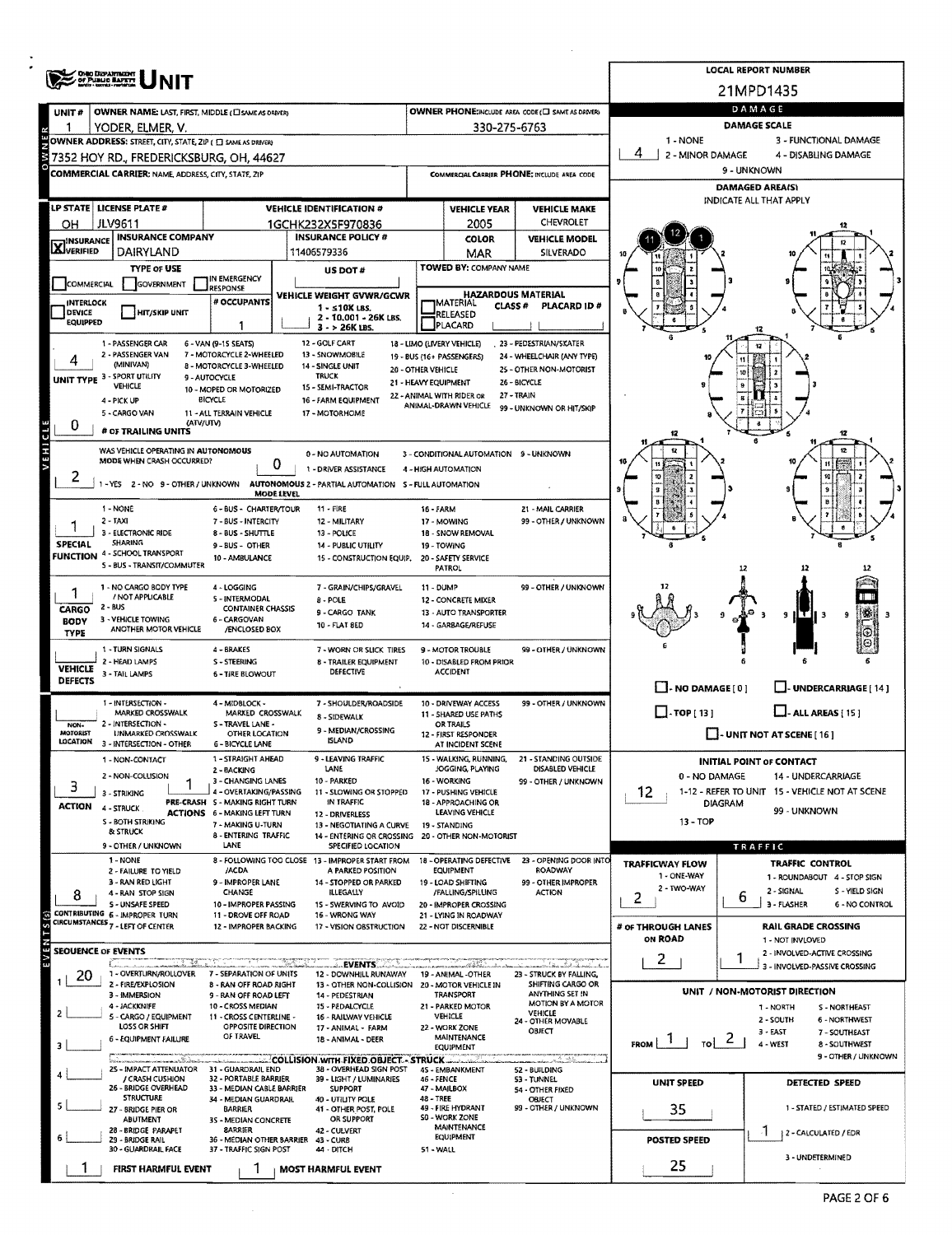|                            | <b>OHIO DEPARTMENT</b>                                                                                    |                                                           | <b>LOCAL REPORT NUMBER</b>                                                               |                                      |                                                   |                                                                  |                                                     |         |                                                               |  |  |  |
|----------------------------|-----------------------------------------------------------------------------------------------------------|-----------------------------------------------------------|------------------------------------------------------------------------------------------|--------------------------------------|---------------------------------------------------|------------------------------------------------------------------|-----------------------------------------------------|---------|---------------------------------------------------------------|--|--|--|
|                            |                                                                                                           |                                                           | 21MPD1435                                                                                |                                      |                                                   |                                                                  |                                                     |         |                                                               |  |  |  |
| UNIT#                      | OWNER PHONE:INCLUDE AREA CODE (C) SAME AS DRIVER!<br>OWNER NAME: LAST, FIRST, MIDDLE (CI SAME AS ORIVER)  |                                                           |                                                                                          |                                      |                                                   |                                                                  |                                                     |         | DAMAGE                                                        |  |  |  |
| 2                          | SMITH, JAYNE, MARIE                                                                                       |                                                           |                                                                                          |                                      | 330-635-2459                                      |                                                                  |                                                     |         | <b>DAMAGE SCALE</b>                                           |  |  |  |
|                            | OWNER ADDRESS: STREET, CITY, STATE, ZIP ( C) SAME AS DRIVERY                                              |                                                           |                                                                                          |                                      |                                                   |                                                                  | 1 - NONE<br>2 - MINOR DAMAGE                        |         | 3 - FUNCTIONAL DAMAGE<br>4 - DISABLING DAMAGE                 |  |  |  |
|                            | 5077 HAMILTON RD., MEDINA, OH, 44256                                                                      |                                                           | 9 - UNKNOWN                                                                              |                                      |                                                   |                                                                  |                                                     |         |                                                               |  |  |  |
|                            | <b>COMMERCIAL CARRIER: NAME, ADDRESS, CITY, STATE, ZIP</b><br>COMMERGIAL CARRIER PHONE: INCLUDE AREA CODE |                                                           |                                                                                          |                                      |                                                   |                                                                  |                                                     |         | <b>DAMAGED AREA(S)</b>                                        |  |  |  |
|                            | LP STATE   LICENSE PLATE #                                                                                |                                                           | <b>VEHICLE MAKE</b>                                                                      | INDICATE ALL THAT APPLY              |                                                   |                                                                  |                                                     |         |                                                               |  |  |  |
| он                         | FFF4326                                                                                                   |                                                           | <b>VEHICLE IDENTIFICATION #</b><br>1C4RJFCG8FC612874                                     |                                      | <b>VEHICLE YEAR</b><br>2015                       | JEEP                                                             |                                                     |         |                                                               |  |  |  |
| <b>X</b> INSURANCE         | <b>INSURANCE COMPANY</b>                                                                                  |                                                           | <b>INSURANCE POLICY #</b>                                                                | <b>VEHICLE MODEL</b><br><b>COLOR</b> |                                                   |                                                                  |                                                     |         |                                                               |  |  |  |
|                            | <b>GRANGE MUTUAL</b>                                                                                      |                                                           | FA-4659864-39                                                                            |                                      | <b>RED</b>                                        | <b>GRAND CHEROKEE</b>                                            |                                                     |         |                                                               |  |  |  |
|                            | <b>TYPE OF USE</b>                                                                                        | IN EMERGENCY                                              | US DOT #                                                                                 |                                      | TOWED BY: COMPANY NAME                            |                                                                  |                                                     |         |                                                               |  |  |  |
| <b>COMMERCIAL</b>          | <b>GOVERNMENT</b>                                                                                         | <b>RESPONSE</b>                                           | VEHICLE WEIGHT GVWR/GCWR                                                                 |                                      | <b>HAZARDOUS MATERIAL</b>                         |                                                                  |                                                     |         |                                                               |  |  |  |
| <b>INTERLOCK</b><br>DEVICE | <b>HIT/SKIP UNIT</b>                                                                                      | # OCCUPANTS                                               | 1 - ≤10K LBS.<br>2 - 10.001 - 26K LBS.                                                   |                                      | MATERIAL<br>CLASS #<br>RELEASED                   | PLACARD ID#                                                      |                                                     |         |                                                               |  |  |  |
| <b>EQUIPPED</b>            |                                                                                                           | 2                                                         | $3 - 26K$ LBS.                                                                           |                                      | PLACARD                                           |                                                                  |                                                     |         |                                                               |  |  |  |
|                            | 1 - PASSENGER CAR<br>2 - PASSENGER VAN                                                                    | 6 - VAN (9-15 SEATS)<br>7 - MOTORCYCLE 2-WHEELED          | 12 - GOLF CART<br>13 - SNOWMOBILE                                                        |                                      | 18 - LIMO (LIVERY VEHICLE)                        | 23 - PEOESTRIAN/SKATER                                           |                                                     |         |                                                               |  |  |  |
| 3                          | (MINIVAN)                                                                                                 | <b>8 - MOTORCYCLE 3-WHEELED</b>                           | 14 - SINGLE UNIT                                                                         | 20 - OTHER VEHICLE                   | 19 - BUS (16+ PASSENGERS)                         | 24 - WHEELCHAIR (ANY TYPE)<br>25 - OTHER NON-MOTORIST            |                                                     |         |                                                               |  |  |  |
|                            | <b>UNIT TYPE 3 - SPORT UTILITY</b><br>VEHICLE                                                             | 9 - AUTOCYCLE<br>10 - MOPED OR MOTORIZED                  | <b>TRUCK</b><br>15 - SEMI-TRACTOR                                                        | 21 - HEAVY EQUIPMENT                 |                                                   | 26 - BICYCLE                                                     |                                                     |         |                                                               |  |  |  |
|                            | 4 - PICK UP                                                                                               | <b>BICYCLE</b>                                            | 16 - FARM EQUIPMENT                                                                      |                                      | 22 - ANIMAL WITH RIDER OR<br>ANIMAL-DRAWN VEHICLE | 27 - TRAIN<br>99 - UNKNOWN OR HIT/SKIP                           |                                                     |         |                                                               |  |  |  |
|                            | 5 - CARGO VAN<br>(ATV/UTV)                                                                                | 11 - ALL TERRAIN VEHICLE                                  | 17 - MOTORHOME                                                                           |                                      |                                                   |                                                                  |                                                     |         |                                                               |  |  |  |
|                            | # OF TRAILING UNITS                                                                                       |                                                           |                                                                                          |                                      |                                                   |                                                                  |                                                     |         |                                                               |  |  |  |
| VEHICL                     | WAS VEHICLE OPERATING IN AUTONOMOUS<br>MODE WHEN CRASH OCCURRED?                                          |                                                           | 0 - NO AUTOMATION                                                                        |                                      | 3 - CONDITIONAL AUTOMATION 9 - UNKNOWN            |                                                                  |                                                     |         |                                                               |  |  |  |
| $\mathbf{z}$               |                                                                                                           | 0                                                         | 1 - DRIVER ASSISTANCE                                                                    |                                      | 4 - HIGH AUTOMATION                               |                                                                  |                                                     |         |                                                               |  |  |  |
|                            |                                                                                                           | MODE LEVEL                                                | 1 - YES 2 - NO 9 - OTHER / UNKNOWN AUTONOMOUS 2 - PARTIAL AUTOMATION 5 - FULL AUTOMATION |                                      |                                                   |                                                                  |                                                     |         |                                                               |  |  |  |
|                            | 1 - NONE                                                                                                  | 6 - BUS - CHARTER/TOUR                                    | $11 - FIRE$                                                                              | 16 - FARM                            |                                                   | 21 - MAIL CARRIER                                                |                                                     |         |                                                               |  |  |  |
|                            | $2 - TAXI$<br>3 - ELECTRONIC RIDE                                                                         | 7 - BUS - INTERCITY                                       | 12 - MILITARY                                                                            |                                      | 17 - MOWING                                       | 99 - OTHER / UNKNOWN                                             |                                                     |         |                                                               |  |  |  |
| <b>SPECIAL</b>             | SHARING                                                                                                   | <b>8-BUS-SHUTTLE</b><br>9 - BUS - OTHER                   | 13 - POLICE<br><b>14 - PUBLIC UTILITY</b>                                                |                                      | 18 - SNOW REMOVAL<br>19 - TOWING                  |                                                                  |                                                     |         |                                                               |  |  |  |
|                            | <b>FUNCTION 4 - SCHOOL TRANSPORT</b><br>5 - BUS - TRANSIT/COMMUTER                                        | 10 - AMBULANCE                                            | 15 - CONSTRUCTION EQUIP.                                                                 |                                      | 20 - SAFETY SERVICE<br>PATROL                     |                                                                  |                                                     |         |                                                               |  |  |  |
|                            |                                                                                                           |                                                           |                                                                                          |                                      |                                                   |                                                                  |                                                     | 12      |                                                               |  |  |  |
|                            | 1 - NO CARGO BODY TYPE<br>/ NOT APPLICABLE                                                                | 4 - LOGGING<br>5 - INTERMODAL                             | 7 - GRAIN/CHIPS/GRAVEL<br>8 - POLE                                                       | 11 - DUMP                            | 12 - CONCRETE MIXER                               | 99 - OTHER / UNKNOWN                                             |                                                     |         |                                                               |  |  |  |
| CARGO<br><b>BODY</b>       | 2 - BUS<br>3 - VEHICLE TOWING                                                                             | <b>CONTAINER CHASSIS</b><br>6 - CARGOVAN                  | 9 - CARGO TANK                                                                           |                                      | 13 - AUTO TRANSPORTER                             |                                                                  |                                                     |         | 9<br>9<br>ιτI                                                 |  |  |  |
| <b>TYPE</b>                | ANOTHER MOTOR VEHICLE                                                                                     | /ENCLOSED BOX                                             | 10 - FLAT BED                                                                            |                                      | 14 - GARBAGE/REFUSE                               |                                                                  |                                                     |         |                                                               |  |  |  |
|                            | 1 - TURN SIGNALS                                                                                          | 4 - BRAKES                                                | 7 - WORN OR SLICK TIRES                                                                  |                                      | 9 - MOTOR TROUBLE                                 | 99 - OTHER / UNKNOWN                                             |                                                     |         |                                                               |  |  |  |
| <b>VEHICLE</b>             | 2 - HEAD LAMPS<br>3 - TAIL LAMPS                                                                          | S - STEERING<br>6 - TIRE BLOWOUT                          | 8 - TRAILER EQUIPMENT<br>DEFECTIVE                                                       |                                      | 10 - DISABLED FROM PRIOR<br><b>ACCIDENT</b>       |                                                                  |                                                     |         |                                                               |  |  |  |
| <b>DEFECTS</b>             |                                                                                                           |                                                           |                                                                                          |                                      |                                                   |                                                                  | $\Box$ - NO DAMAGE [ 0 ]<br>J- UNDERCARRIAGE [ 14 ] |         |                                                               |  |  |  |
|                            | 1 - INTERSECTION -<br>MARKED CROSSWALK                                                                    | 4 - MIDSLOCK -<br>MARKED CROSSWALK                        | 7 - SHOULDER/ROADSIDE                                                                    |                                      | 10 - DRIVEWAY ACCESS<br>11 - SHARED USE PATHS     | 99 - OTHER / UNKNOWN                                             | $\Box$ -TOP[13]<br>$\Box$ - ALL AREAS [15]          |         |                                                               |  |  |  |
| NON-<br><b>MOTORIST</b>    | 2 - INTERSECTION -                                                                                        | S - TRAVEL LANE -                                         | 8 - SIDEWALK<br>9 - MEDIAN/CROSSING                                                      |                                      | OR TRAILS                                         |                                                                  |                                                     |         |                                                               |  |  |  |
| <b>LOCATION</b>            | UNMARKED CROSSWALK<br>3 - INTERSECTION - OTHER                                                            | <b>OTHER LOCATION</b><br>6 - BICYCLE LANE                 | <b>ISLAND</b>                                                                            |                                      | 12 - FIRST RESPONDER<br>AT INCIDENT SCENE         |                                                                  |                                                     |         | $\blacksquare$ - UNIT NOT AT SCENE [16]                       |  |  |  |
|                            | 1 - NON-CONTACT                                                                                           | 1 - STRAIGHT AHEAD                                        | 9 - LEAVING TRAFFIC<br>LANE                                                              |                                      | JOGGING, PLAYING                                  | 15 - WALKING, RUNNING, 21 - STANDING OUTSIDE<br>DISABLED VEHICLE |                                                     |         | <b>INITIAL POINT OF CONTACT</b>                               |  |  |  |
| 5                          | 2 - NON-COLLISION                                                                                         | 2 - BACKING<br>3 - CHANGING LANES                         | 10 - PARKED                                                                              |                                      | 16 - WORKING                                      | 99 - OTHER / UNKNOWN                                             | 0 - NO DAMAGE                                       |         | 14 - UNDERCARRIAGE                                            |  |  |  |
|                            | 3 - STRIKING                                                                                              | 4 - OVERTAKING/PASSING<br>PRE-CRASH 5 - MAKING RIGHT TURN | 11 - SLOWING OR STOPPED<br>IN TRAFFIC                                                    |                                      | 17 - PUSHING VEHICLE<br>18 - APPROACHING OR       |                                                                  | 6                                                   | DIAGRAM | 1-12 - REFER TO UNIT 15 - VEHICLE NOT AT SCENE                |  |  |  |
| <b>ACTION</b>              | 4 - STRUCK<br>5 - BOTH STRIKING                                                                           | <b>ACTIONS 6 - MAKING LEFT TURN</b>                       | 12 - DRIVERLESS                                                                          |                                      | <b>LEAVING VEHICLE</b>                            |                                                                  | $13 - TOP$                                          |         | 99 - UNKNOWN                                                  |  |  |  |
|                            | <b>&amp; STRUCK</b>                                                                                       | 7 - MAKING U-TURN<br>8 - ENTERING TRAFFIC                 | 13 - NEGOTIATING A CURVE<br>14 - ENTERING OR CROSSING                                    |                                      | 19 - STANDING<br>20 - OTHER NON-MOTORIST          |                                                                  |                                                     |         |                                                               |  |  |  |
|                            | 9 - OTHER / UNKNOWN                                                                                       | LANE                                                      | SPECIFIED LOCATION                                                                       |                                      |                                                   |                                                                  |                                                     |         | TRAFFIC                                                       |  |  |  |
|                            | 1 - NONE<br>2 - FAILURE TO YIELD                                                                          | /ACDA                                                     | 8 - FOLLOWING TOO CLOSE 13 - IMPROPER START FROM<br>A PARKED POSITION                    |                                      | 18 - OPERATING DEFECTIVE<br>EQUIPMENT             | 23 - OPENING DOOR INTO<br><b>ROADWAY</b>                         | <b>TRAFFICWAY FLOW</b><br>1 - ONE-WAY               |         | <b>TRAFFIC CONTROL</b><br>1 - ROUNDABOUT 4 - STOP SIGN        |  |  |  |
|                            | 3 - RAN RED LIGHT<br>4 - RAN STOP SIGN                                                                    | 9 - IMPROPER LANE<br><b>CHANGE</b>                        | 14 - STOPPED OR PARKED<br>ILLEGALLY                                                      |                                      | 19 - LOAD SHIFTING<br>/FALLING/SPILLING           | 99 - OTHER IMPROPER<br><b>ACTION</b>                             | 2 - TWO-WAY                                         |         | 2 - SIGNAL<br>S - YIELD SIGN                                  |  |  |  |
|                            | S - UNSAFE SPEED                                                                                          | 10 - IMPROPER PASSING                                     | 1S - SWERVING TO AVOID                                                                   |                                      | 20 - IMPROPER CROSSING                            |                                                                  | 2                                                   | 6       | 3 - FLASHER<br>6 - NO CONTROL                                 |  |  |  |
|                            | CONTRIBUTING 6 - IMPROPER TURN<br>CIRCUMSTANCES 7 - LEFT OF CENTER                                        | 11 - DROVE OFF ROAD<br>12 - IMPROPER BACKING              | 16 - WRONG WAY<br>17 - VISION OBSTRUCTION                                                |                                      | 21 - LYING IN ROADWAY<br>22 - NOT DISCERNIBLE     |                                                                  | # OF THROUGH LANES                                  |         | <b>RAIL GRADE CROSSING</b>                                    |  |  |  |
| EVENTS(s)                  |                                                                                                           |                                                           |                                                                                          |                                      |                                                   |                                                                  | ON ROAD                                             |         | 1 - NOT INVLOVED                                              |  |  |  |
| <b>SEOUENCE OF EVENTS</b>  | 757                                                                                                       |                                                           |                                                                                          |                                      |                                                   |                                                                  | $2 \quad$                                           | 1       | 2 - INVOLVED-ACTIVE CROSSING<br>3 - INVOLVED-PASSIVE CROSSING |  |  |  |
| 20                         | 1 - OVERTURN/ROLLOVER<br>2 - FIRE/EXPLOSION                                                               | 7 - SEPARATION OF UNITS<br>8 - RAN OFF ROAD RIGHT         | 12 - DOWNHILL RUNAWAY<br>13 - OTHER NON-COLLISION 20 - MOTOR VEHICLE IN                  |                                      | 19 - ANIMAL -OTHER                                | 23 - STRUCK BY FALLING,<br>SHIFTING CARGO OR                     |                                                     |         |                                                               |  |  |  |
|                            | 3 - IMMERSION                                                                                             | 9 - RAN OFF ROAD LEFT                                     | 14 - PEDESTRIAN                                                                          |                                      | TRANSPORT                                         | ANYTHING SET IN<br>MOTION BY A MOTOR                             |                                                     |         | UNIT / NON-MOTORIST DIRECTION                                 |  |  |  |
| 2                          | 4 - JACKKNIFE<br>S - CARGO / EQUIPMENT                                                                    | 10 - CROSS MEDIAN<br>11 - CROSS CENTERLINE -              | 15 - PEDALCYCLE<br><b>16 - RAILWAY VEHICLE</b>                                           |                                      | 21 - PARKED MOTOR<br><b>VEHICLE</b>               | VEHICLE<br>24 - OTHER MOVABLE                                    |                                                     |         | 1 - NORTH<br>5 - NORTHEAST<br>2 - SOUTH<br>6 - NORTHWEST      |  |  |  |
|                            | LOSS OR SHIFT<br><b>6 - EQUIPMENT FAILURE</b>                                                             | OPPOSITE DIRECTION<br>OF TRAVEL                           | 17 - ANIMAL - FARM<br>18 - ANIMAL - DEER                                                 |                                      | 22 - WORK ZONE<br>MAINTENANCE                     | OBJECT                                                           |                                                     |         | 3 - EAST<br>7 - SOUTHEAST                                     |  |  |  |
| 3.                         |                                                                                                           |                                                           |                                                                                          |                                      | EQUIPMENT                                         |                                                                  | $\mathbf{I}$<br>$\sim$ $\sim$<br>FROM               |         | 4 - WEST<br><b>8 - SOUTHWEST</b><br>9 - OTHER / UNKNOWN       |  |  |  |
|                            | 25 - IMPACT ATTENUATOR 31 - GUARDRAIL END                                                                 |                                                           | COLLISION WITH FIXED OBJECT. - STRUCK<br>38 - OVERHEAD 5IGN POST                         |                                      | 45 - EMBANKMENT                                   | an an Dùbhlan.<br>Tachartasan<br>52 - BUILDING                   |                                                     |         |                                                               |  |  |  |
|                            | / CRASH CUSHION<br>26 - BRIDGE OVERHEAD                                                                   | 32 - PORTABLE BARRIER<br>33 - MEDIAN CABLE BARRIER        | 39 - LIGHT / LUMINARIES<br><b>SUPPORT</b>                                                | 46 - FENCE                           | 47 - MAILBOX                                      | 53 - TUNNEL<br>54 - OTHER FIXED                                  | <b>UNIT SPEED</b>                                   |         | <b>DETECTED SPEED</b>                                         |  |  |  |
| 5                          | <b>STRUCTURE</b>                                                                                          | 34 - MEDIAN GUARDRAIL<br><b>BARRIER</b>                   | 40 - UTILITY POLE<br>41 - OTHER POST, POLE                                               | 48 - TREE                            | 49 - FIRE HYDRANT                                 | OBJECT<br>99 - OTHER / UNKNOWN                                   |                                                     |         | 1 - STATED / ESTIMATED SPEED                                  |  |  |  |
|                            | 27 - BRIDGE PIER OR<br>ABUTMENT                                                                           | 35 - MEDIAN CONCRETE                                      | OR SUPPORT                                                                               |                                      | <b>S0 - WORK ZONE</b>                             |                                                                  | 0                                                   |         |                                                               |  |  |  |
| 6                          | 28 - BRIDGE PARAPET<br>29 - BRIDGE RAIL                                                                   | <b>BARRIER</b><br>36 - MEDIAN OTHER BARRIER 43 - CURB     | 42 - CULVERT                                                                             |                                      | MAINTENANCE<br><b>EQUIPMENT</b>                   |                                                                  | <b>POSTED SPEED</b>                                 |         | 2 - CALCULATED / EDR                                          |  |  |  |
|                            | 30 - GUARDRAIL FACE                                                                                       | 37 - TRAFFIC SIGN POST                                    | 44 - ОПСН                                                                                | 51 - WALL                            |                                                   |                                                                  |                                                     |         | 3 - UNDETERMINED                                              |  |  |  |
|                            | FIRST HARMFUL EVENT                                                                                       |                                                           | <b>MOST HARMFUL EVENT</b>                                                                |                                      |                                                   |                                                                  | 25                                                  |         |                                                               |  |  |  |

 $\bar{\gamma}$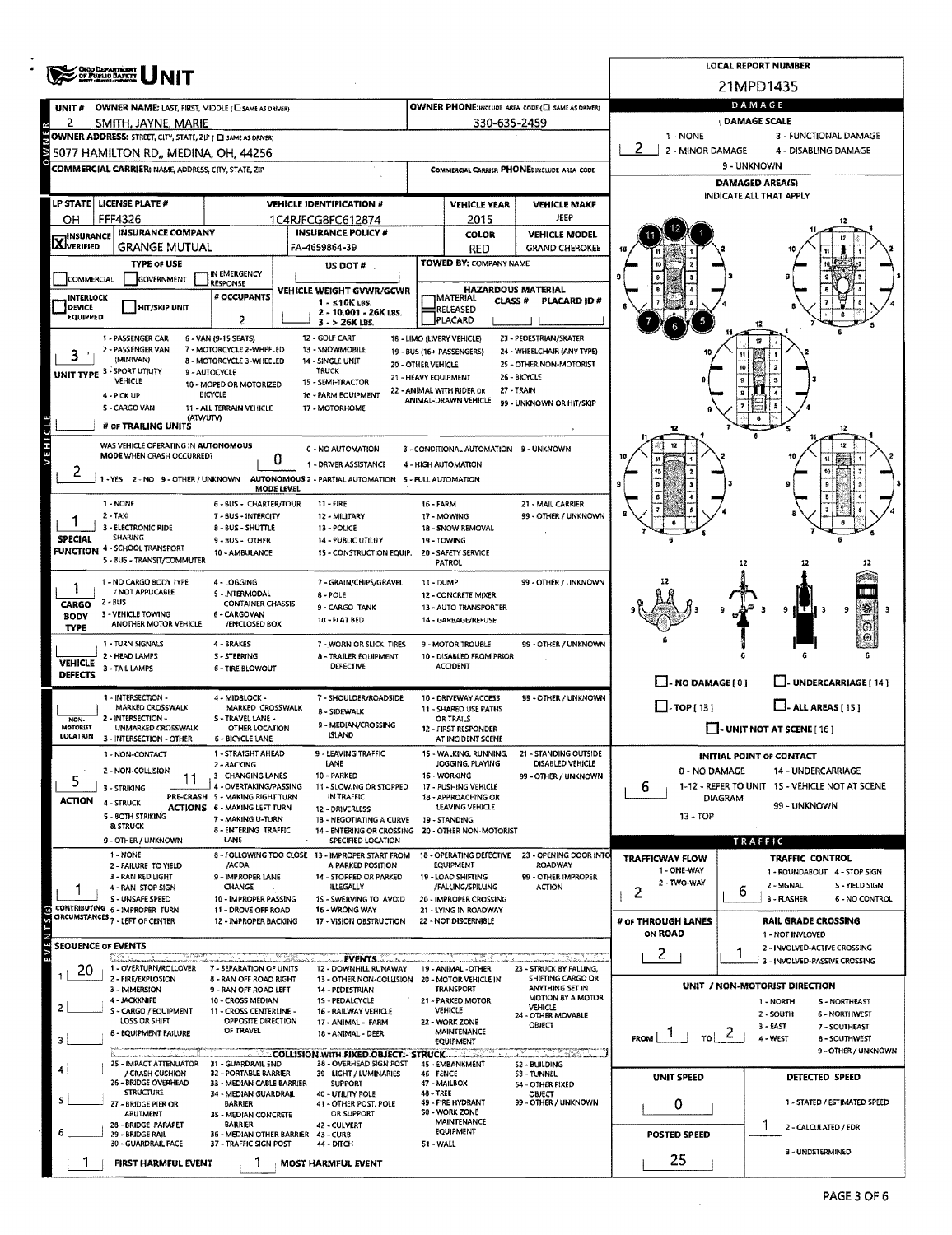|                                   | <b>ONO DEPARTMENT</b>                                                         |                                                           |                                                                                          |                                            |                                               |                                           |                                          | <b>LOCAL REPORT NUMBER</b>                                |  |  |  |  |
|-----------------------------------|-------------------------------------------------------------------------------|-----------------------------------------------------------|------------------------------------------------------------------------------------------|--------------------------------------------|-----------------------------------------------|-------------------------------------------|------------------------------------------|-----------------------------------------------------------|--|--|--|--|
|                                   |                                                                               |                                                           |                                                                                          |                                            |                                               |                                           |                                          | 21MPD1435                                                 |  |  |  |  |
| <b>UNIT#</b>                      | OWNER NAME: LAST, FIRST, MIDDLE (LI SAME AS DRIVER)                           |                                                           | DAMAGE                                                                                   |                                            |                                               |                                           |                                          |                                                           |  |  |  |  |
| 3                                 | MIXON, WINSTON, C.                                                            |                                                           |                                                                                          |                                            | 740-294-5364                                  |                                           |                                          | <b>DAMAGE SCALE</b>                                       |  |  |  |  |
|                                   | OWNER ADDRESS: STREET, CITY, STATE, ZIP ( E) SAME AS DRIVER)                  |                                                           |                                                                                          |                                            |                                               |                                           | 1 - NONE                                 | 3 - FUNCTIONAL DAMAGE                                     |  |  |  |  |
| 3                                 | 3585 HEYL RD., WOOSTER, OH, 44691                                             |                                                           |                                                                                          |                                            |                                               |                                           | 2 - MINOR DAMAGE<br>4 - DISABLING DAMAGE |                                                           |  |  |  |  |
|                                   | <b>COMMERCIAL CARRIER: NAME ADDRESS, CITY, STATE, ZIP</b>                     |                                                           | 9 - UNKNOWN                                                                              |                                            |                                               |                                           |                                          |                                                           |  |  |  |  |
|                                   |                                                                               |                                                           | <b>DAMAGED AREA(S)</b><br>INDICATE ALL THAT APPLY                                        |                                            |                                               |                                           |                                          |                                                           |  |  |  |  |
|                                   | LP STATE   LICENSE PLATE #<br>JKJ4211                                         |                                                           | <b>VEHICLE IDENTIFICATION #</b>                                                          |                                            | <b>VEHICLE YEAR</b>                           | <b>VEHICLE MAKE</b><br>CHEVROLET          |                                          |                                                           |  |  |  |  |
| OН                                | <b>INSURANCE COMPANY</b>                                                      |                                                           | 1GAZGZFG4F1217493<br><b>INSURANCE POLICY #</b>                                           |                                            | 2015<br><b>COLOR</b>                          | <b>VEHICLE MODEL</b>                      |                                          |                                                           |  |  |  |  |
| <b>X</b> INSURANCE                | <b>PROGRESSIVE</b>                                                            |                                                           | 948514217                                                                                |                                            | WHI                                           | <b>EXPRESS</b>                            |                                          |                                                           |  |  |  |  |
|                                   | <b>TYPE OF USE</b>                                                            |                                                           | US DOT#                                                                                  |                                            | TOWED BY: COMPANY NAME                        |                                           |                                          |                                                           |  |  |  |  |
| <b>COMMERCIAL</b>                 | GOVERNMENT                                                                    | IN EMERGENCY<br><b>RESPONSE</b>                           |                                                                                          |                                            | <b>HAZARDOUS MATERIAL</b>                     |                                           | я                                        |                                                           |  |  |  |  |
| <b>INTERLOCK</b><br><b>DEVICE</b> | HIT/SKIP UNIT                                                                 | # OCCUPANTS                                               | VEHICLE WEIGHT GVWR/GCWR<br>1 - ≤10K LBS.                                                |                                            | MATERIAL<br>CLASS #                           | PLACARD ID #                              |                                          |                                                           |  |  |  |  |
| <b>EQUIPPED</b>                   |                                                                               |                                                           | 2 - 10.001 - 26K LBS.<br>3 - > 26K LBS.                                                  |                                            | RELEASED<br>PLACARD                           |                                           |                                          |                                                           |  |  |  |  |
|                                   | 1 - PASSENGER CAR                                                             | 6 - VAN (9-15 SEATS)                                      | 12 - GOLF CART                                                                           |                                            | 18 - LIMO (LIVERY VEHICLE)                    | 23 - PEDESTRIAN/SKATER                    |                                          |                                                           |  |  |  |  |
|                                   | 2 - PASSENGER VAN<br>(MINIVAN)                                                | 7 - MOTORCYCLE 2-WHEELED<br>8 - MOTORCYCLE 3-WHEELED      | 13 - SNOWMOBILE                                                                          |                                            | 19 - BUS (16+ PASSENGERS)                     | 24 - WHEELCHAIR (ANY TYPE)                |                                          |                                                           |  |  |  |  |
|                                   | UNIT TYPE 3 - SPORT UTILITY                                                   | 9 - AUTOCYCLE                                             | 14 - SINGLE UNIT<br><b>TRUCK</b>                                                         | 20 - OTHER VEHICLE<br>21 - HEAVY EQUIPMENT |                                               | 2S - OTHER NON-MOTORIST<br>26 - BICYCLE   |                                          |                                                           |  |  |  |  |
|                                   | <b>VEHICLE</b><br>4 - PICK UP                                                 | 10 - MOPED OR MOTORIZED<br><b>BICYCLE</b>                 | 15 - SEMI-TRACTOR<br>16 - FARM EQUIPMENT                                                 |                                            | 22 - ANIMAL WITH RIDER OR                     | 27 - TRAIN                                |                                          |                                                           |  |  |  |  |
|                                   | 5 - CARGO VAN                                                                 | 11 - ALL TERRAIN VEHICLE                                  | 17 - MOTORHOME                                                                           |                                            | ANIMAL-DRAWN VEHICLE                          | 99 - UNKNOWN OR HIT/SKIP                  |                                          |                                                           |  |  |  |  |
|                                   | (ATV/UTV)<br># OF TRAILING UNITS                                              |                                                           |                                                                                          |                                            |                                               |                                           |                                          | 12                                                        |  |  |  |  |
| VEHICL                            | WAS VEHICLE OPERATING IN AUTONOMOUS                                           |                                                           | 0 - NO AUTOMATION                                                                        |                                            | 3 - CONDITIONAL AUTOMATION 9 - UNKNOWN        |                                           |                                          |                                                           |  |  |  |  |
|                                   | MODE WHEN CRASH OCCURRED?                                                     | 0                                                         | 1 - DRIVER ASSISTANCE                                                                    |                                            | 4 - HIGH AUTOMATION                           |                                           |                                          |                                                           |  |  |  |  |
| ۷                                 |                                                                               |                                                           | 1 - YES 2 - NO 9 - OTHER / UNKNOWN AUTONOMOUS 2 - PARTIAL AUTOMATION 5 - FULL AUTOMATION |                                            |                                               |                                           |                                          |                                                           |  |  |  |  |
|                                   |                                                                               | MODE LEVEL                                                |                                                                                          |                                            |                                               |                                           |                                          |                                                           |  |  |  |  |
|                                   | 1 - NONE<br>$2 - TAXI$                                                        | 6 - BUS - CHARTER/TOUR<br>7 - BUS - INTERCITY             | $11 - FIRE$<br>12 - MILITARY                                                             | $16 - FARN$                                | 17 - MOWING                                   | 21 - MAIL CARRIER<br>99 - OTHER / UNKNOWN |                                          |                                                           |  |  |  |  |
|                                   | 3 - ELECTRONIC RIDE                                                           | 8 - BUS - SHUTTLE                                         | 13 - POLICE                                                                              |                                            | 18 - SNOW REMOVAL                             |                                           |                                          |                                                           |  |  |  |  |
| <b>SPECIAL</b>                    | SHARING<br>FUNCTION 4 - SCHOOL TRANSPORT                                      | 9 - BUS - OTHER<br>10 - AMBULANCE                         | <b>14 - PUBLIC UTILITY</b><br>15 - CONSTRUCTION EQUIP.                                   |                                            | 19 - TOWING<br>20 - SAFETY SERVICE            |                                           |                                          |                                                           |  |  |  |  |
|                                   | 5 - BUS - TRANSIT/COMMUTER                                                    |                                                           |                                                                                          |                                            | <b>PATROL</b>                                 |                                           |                                          | 12<br>12                                                  |  |  |  |  |
|                                   | 1 - NO CARGO BODY TYPE                                                        | 4-LOGGING                                                 | 7 - GRAIN/CHIPS/GRAVEL                                                                   | 11 - DUMP                                  |                                               | 99 - OTHER / UNKNOWN                      |                                          |                                                           |  |  |  |  |
| CARGO                             | / NOT APPLICABLE<br>$2 - BUS$                                                 | 5 - INTERMODAL<br><b>CONTAINER CHASSIS</b>                | <b>B-POLE</b>                                                                            |                                            | 12 - CONCRETE MIXER                           |                                           |                                          |                                                           |  |  |  |  |
| <b>BODY</b>                       | 3 - VEHICLE TOWING<br>ANOTHER MOTOR VEHICLE                                   | 6 - CARGOVAN<br>/ENCLOSED BOX                             | 9 - CARGO TANK<br>10 - FLAT BED                                                          |                                            | 13 - AUTO TRANSPORTER<br>14 - GARBAGE/REFUSE  |                                           |                                          | मारा<br>۹                                                 |  |  |  |  |
| <b>TYPE</b>                       |                                                                               |                                                           |                                                                                          |                                            |                                               |                                           |                                          |                                                           |  |  |  |  |
|                                   | 1 - TURN SIGNALS<br>2 - HEAD LAMPS                                            | 4 - BRAKES<br>5 - STEERING                                | 7 - WORN OR SLICK TIRES<br><b>8 - TRAILER EQUIPMENT</b>                                  |                                            | 9 - MOTOR TROUBLE<br>10 - DISABLED FROM PRIOR | 99 - OTHER / UNKNOWN                      |                                          |                                                           |  |  |  |  |
| <b>VEHICLE</b><br><b>DEFECTS</b>  | 3 - TAIL LAMPS                                                                | 6 - TIRE BLOWOUT                                          | <b>DEFECTIVE</b>                                                                         |                                            | ACCIDENT                                      |                                           |                                          |                                                           |  |  |  |  |
|                                   |                                                                               |                                                           |                                                                                          |                                            |                                               |                                           | $\Box$ - NO DAMAGE [ 0 ]                 | U-UNDERCARRIAGE [ 14 ]                                    |  |  |  |  |
|                                   | 1 - INTERSECTION -<br>MARKED CROSSWALK                                        | 4 - MIDBLOCK -<br>MARKED CROSSWALK                        | 7 - SHOULDER/ROADSIDE<br><b>8 - SIDEWALK</b>                                             |                                            | 10 - DRIVEWAY ACCESS<br>11 - SHARED USE PATHS | 99 - OTHER / UNKNOWN                      | $\Box$ -TOP[13]                          | $L$ - ALL AREAS [ 15 ]                                    |  |  |  |  |
| NON-<br><b>MOTORIST</b>           | 2 - INTERSECTION -<br>UNMARKED CROSSWALK                                      | <b>S-TRAVEL LANE-</b><br>OTHER LOCATION                   | 9 - MEDIAN/CROSSING                                                                      |                                            | OR TRAILS<br>12 - FIRST RESPONDER             |                                           |                                          | - UNIT NOT AT SCENE [ 16 ]                                |  |  |  |  |
| LOCATION                          | 3 - INTERSECTION - OTHER                                                      | 6 - BICYCLE LANE                                          | <b>ISLAND</b>                                                                            |                                            | AT INCIDENT SCENE                             |                                           |                                          |                                                           |  |  |  |  |
|                                   | 1 - NON-CONTACT                                                               | 1 - STRAIGHT AHEAD<br>2 - BACKING                         | <b>9-I FAVING TRAFFIC</b><br>LANE                                                        |                                            | 15 - WALKING, RUNNING,<br>JOGGING, PLAYING    | 21 - STANDING OUTSIDE<br>DISABLED VEHICLE |                                          | INITIAL POINT OF CONTACT                                  |  |  |  |  |
| 4                                 | 2 - NON-COLLISION                                                             | 3 - CHANGING LANES                                        | 10 - PARKED                                                                              |                                            | 16 - WORKING                                  | 99 - OTHER / UNKNOWN                      | 0 - NO DAMAGE                            | 14 - UNDERCARRIAGE                                        |  |  |  |  |
|                                   | 3 - STRIKING                                                                  | 4 - OVERTAKING/PASSING<br>PRE-CRASH S - MAKING RIGHT TURN | 11 - SLOWING OR STOPPED<br>IN TRAFFIC                                                    |                                            | 17 - PUSHING VEHICLE<br>18 - APPROACHING OR   |                                           | 6                                        | 1-12 - REFER TO UNIT 15 - VEHICLE NOT AT SCENE<br>DIAGRAM |  |  |  |  |
| ACTION                            | 4 - STRUCK<br>5 - BOTH STRIKING                                               | <b>ACTIONS 6 - MAKING LEFT TURN</b>                       | 12 - DRIVERLESS                                                                          |                                            | LEAVING VEHICLE                               |                                           | 13 - TOP                                 | 99 - UNKNOWN                                              |  |  |  |  |
|                                   | <b>&amp; STRUCK</b>                                                           | 7 - MAKING U-TURN<br><b>8 - ENTERING TRAFFIC</b>          | 13 - NEGOTIATING A CURVE<br>14 - ENTERING OR CROSSING                                    |                                            | 19 - STANDING<br>20 - OTHER NON-MOTORIST      |                                           |                                          |                                                           |  |  |  |  |
|                                   | 9 - OTHER / UNKNOWN                                                           | LANE                                                      | SPECIFIED LOCATION                                                                       |                                            |                                               |                                           |                                          | TRAFFIC                                                   |  |  |  |  |
|                                   | 1 - NONE<br>2 - FAILURE TO YIELD                                              | /ACDA                                                     | 8 - FOLLOWING TOO CLOSE 13 - IMPROPER START FROM<br>A PARKED POSITION                    |                                            | 18 - OPERATING DEFECTIVE<br><b>EQUIPMENT</b>  | 23 - OPENING DOOR INTO<br>ROADWAY         | <b>TRAFFICWAY FLOW</b><br>1 - ONE-WAY    | <b>TRAFFIC CONTROL</b><br>1 - ROUNDABOUT 4 - STOP SIGN    |  |  |  |  |
|                                   | 3 - RAN RED LIGHT<br>4 - RAN STOP SIGN                                        | 9 - IMPROPER LANE<br>CHANGE                               | 14 - STOPPED OR PARKED<br><b>ILLEGALLY</b>                                               |                                            | 19 - LOAD SHIFTING<br>/FALLING/5PILLING       | 99 - OTHER IMPROPER<br><b>ACTION</b>      | 2 - TWO-WAY                              | 2 - SIGNAL<br>S - YIELD SIGN                              |  |  |  |  |
|                                   | S - UNSAFE SPEED                                                              | 10 - IMPROPER PASSING                                     | 15 - SWERVING TO AVOID                                                                   |                                            | 20 - IMPROPER CROSSING                        |                                           | 2                                        | 6<br>3 - FLASHER<br>6 - NO CONTROL                        |  |  |  |  |
|                                   | CONTRIBUTING 6 - IMPROPER TURN<br>CIRCUMSTANCES <sub>7</sub> - LEFT OF CENTER | 11 - DROVE OFF ROAD<br>12 - IMPROPER BACKING              | 16 - WRONG WAY<br>17 - VISION OBSTRUCTION                                                |                                            | 21 - LYING IN ROADWAY<br>22 - NOT DISCERNIBLE |                                           | # OF THROUGH LANES                       | <b>RAIL GRADE CROSSING</b>                                |  |  |  |  |
| EVENTS(s)                         |                                                                               |                                                           |                                                                                          |                                            |                                               |                                           | <b>ON ROAD</b>                           | 1 - NOT INVLOVED                                          |  |  |  |  |
| <b>SEQUENCE OF EVENTS</b>         |                                                                               |                                                           | <b>EVENTS</b>                                                                            |                                            |                                               |                                           | $\mathbf{2}$                             | 2 - INVOLVED-ACTIVE CROSSING<br>1                         |  |  |  |  |
| 20                                | 1 - OVERTURN/ROLLOVER                                                         | 7 - SEPARATION OF UNITS                                   | 12 - DOWNHILL RUNAWAY                                                                    |                                            | 19 - ANIMAL -OTHER                            | 23 - STRUCK BY FALLING,                   |                                          | 3 - INVOLVED-PASSIVE CROSSING                             |  |  |  |  |
|                                   | 2 - FIRE/EXPLOSION<br>3 - IMMERSION                                           | <b>8 - RAN OFF ROAD RIGHT</b><br>9 - RAN OFF ROAD LEFT    | 13 - OTHER NON-COLLISION<br>14 - PEDESTRIAN                                              |                                            | 20 - MOTOR VEHICLE IN<br><b>TRANSPORT</b>     | SHIFTING CARGO OR<br>ANYTHING SET IN      |                                          | UNIT / NON-MOTORIST DIRECTION                             |  |  |  |  |
|                                   | 4 - JACKKNIFE<br>5 - CARGO / EQUIPMENT                                        | 10 - CROSS MEDIAN<br>11 - CROSS CENTERLINE -              | 15 - PEDALCYCLE<br>16 - RAILWAY VEHICLE                                                  |                                            | 21 - PARKED MOTOR<br>VEHICLE                  | <b>MOTION BY A MOTOR</b><br>VEHICLE       |                                          | 1 - NORTH<br>5 - NORTHEAST                                |  |  |  |  |
|                                   | LOSS OR SHIFT                                                                 | OPPOSITE DIRECTION                                        | 17 - ANIMAL - FARM                                                                       |                                            | 22 - WORK ZONE                                | 24 - OTHER MOVABLE<br><b>OBJECT</b>       |                                          | 6 - NORTHWEST<br>2 - SOUTH<br>3 - EAST<br>7 - SOUTHEAST   |  |  |  |  |
|                                   | 6 - EQUIPMENT FAILURE                                                         | OF TRAVEL                                                 | 18 - ANIMAL - DEER                                                                       |                                            | <b>MAINTENANCE</b><br><b>EQUIPMENT</b>        |                                           | FROM<br>TO                               | 4 - WEST<br><b>8 - SOUTHWEST</b>                          |  |  |  |  |
|                                   | annan maria a Sa<br>25 - IMPACT ATTENUATOR 31 - GUARDRAIL END                 |                                                           | 38 - OVERHEAD SIGN POST                                                                  |                                            | 45 - EMBANKMENT                               | 52 - BUILDING                             |                                          | 9 - OTHER / UNKNOWN                                       |  |  |  |  |
|                                   | / CRASH CUSHION                                                               | 32 - PORTABLE BARRIER                                     | 39 - LIGHT / LUMINARIES                                                                  | 46 - FENCE                                 |                                               | 53 - TUNNEL                               | UNIT SPEED                               | DETECTED SPEED                                            |  |  |  |  |
|                                   | 26 - BRIDGE OVERHEAD<br><b>STRUCTURE</b>                                      | 33 - MEDIAN CABLE BARRIER<br>34 - MEDIAN GUARDRAIL        | <b>SUPPORT</b><br>40 - UTILITY POLE                                                      | 48 - TREE                                  | 47 - MAILBOX                                  | <b>S4 - OTHER FIXED</b><br><b>OBJECT</b>  |                                          |                                                           |  |  |  |  |
|                                   | 27 - BRIDGE PIER OR<br>ABUTMENT                                               | BARRIER<br>35 - MEDIAN CONCRETE                           | 41 - OTHER POST, POLE<br>OR SUPPORT                                                      |                                            | 49 - FIRE HYDRANT<br>50 - WORK ZONE           | 99 - OTHER / UNKNOWN                      |                                          | 1 - STATED / ESTIMATED SPEED                              |  |  |  |  |
|                                   | 28 - BRIDGE PARAPET<br>29 - BRIDGE RAIL                                       | <b>BARRIER</b><br>36 - MEDIAN OTHER BARRIER 43 - CURB     | 42 - CULVERT                                                                             |                                            | MAINTENANCE<br>EQUIPMENT                      |                                           | <b>POSTED SPEED</b>                      | 2 - CALCULATED / EDR                                      |  |  |  |  |
|                                   | 30 - GUARDRAIL FACE                                                           | 37 - TRAFFIC SIGN POST                                    | 44 - DITCH                                                                               | 51 - WALL                                  |                                               |                                           |                                          | 3 - UNDETERMINED                                          |  |  |  |  |
|                                   | FIRST HARMFUL EVENT                                                           |                                                           | <b>MOST HARMFUL EVENT</b>                                                                |                                            |                                               |                                           |                                          |                                                           |  |  |  |  |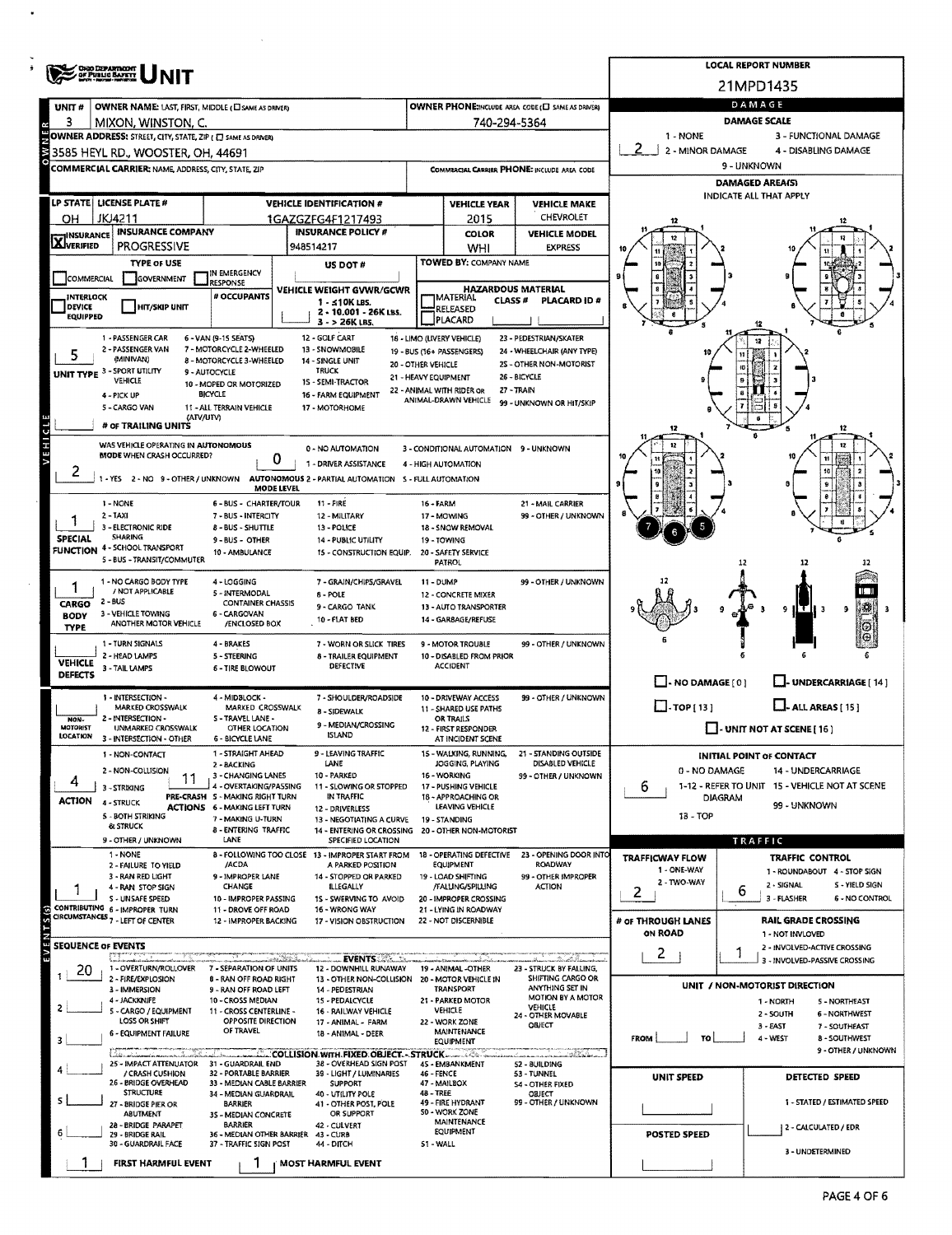|                                                        | <b>SERGE MOTORIST / NON-MOTORIST</b>                                                                                                                              |                                                                |                                          |                                                  |                        |                                                 |                    |                                                                    |                                                                                                                           | <b>LOCAL REPORT NUMBER</b><br>21MPD1435 |                                                                          |                                                     |                         |                                            |                               |  |
|--------------------------------------------------------|-------------------------------------------------------------------------------------------------------------------------------------------------------------------|----------------------------------------------------------------|------------------------------------------|--------------------------------------------------|------------------------|-------------------------------------------------|--------------------|--------------------------------------------------------------------|---------------------------------------------------------------------------------------------------------------------------|-----------------------------------------|--------------------------------------------------------------------------|-----------------------------------------------------|-------------------------|--------------------------------------------|-------------------------------|--|
| UNIT #                                                 |                                                                                                                                                                   | NAME: LAST, FIRST, MIDDLE                                      |                                          | DATE OF BIRTH<br>AGE<br><b>GENDER</b>            |                        |                                                 |                    |                                                                    |                                                                                                                           |                                         |                                                                          |                                                     |                         |                                            |                               |  |
| 1                                                      |                                                                                                                                                                   | YODER, ELMER, V.                                               | 20<br>11/11/2000                         |                                                  |                        |                                                 |                    |                                                                    | м                                                                                                                         |                                         |                                                                          |                                                     |                         |                                            |                               |  |
|                                                        | <b>ADDRESS: STREET, CITY, STATE, ZIP</b>                                                                                                                          |                                                                | <b>CONTACT PHONE - INCLUDE AREA CODE</b> |                                                  |                        |                                                 |                    |                                                                    |                                                                                                                           |                                         |                                                                          |                                                     |                         |                                            |                               |  |
|                                                        |                                                                                                                                                                   | 7352 HOY RD., FREDERICKSBURG, OH, 44627                        |                                          | 330-275-6763                                     |                        |                                                 |                    |                                                                    |                                                                                                                           |                                         |                                                                          |                                                     |                         |                                            |                               |  |
|                                                        | <b>INJURIES   INJURED</b><br><b>SAFETY EQUIPMENT</b><br><b>EMS AGENCY (NAME)</b><br>INJURED TAKEN TO: MEDICAL FACILITY (NAME CITY)<br><b>USED</b><br><b>TAKEN</b> |                                                                |                                          |                                                  |                        |                                                 |                    |                                                                    |                                                                                                                           |                                         | <b>SEATING</b><br>DOT-COMPLIANT<br>POSITION                              |                                                     | AIR BAG USAGE           | <b>EJECTION</b>                            | <b>TRAPPED</b>                |  |
| 5                                                      | BY<br>ا 1                                                                                                                                                         |                                                                |                                          |                                                  |                        |                                                 |                    | 4                                                                  |                                                                                                                           | <b>IMC HELMET</b>                       | 1                                                                        | 1                                                   |                         |                                            | 1                             |  |
| <b>OL STATE</b>                                        |                                                                                                                                                                   | <b>OPERATOR LICENSE NUMBER</b>                                 |                                          |                                                  | <b>OFFENSE CHARGED</b> |                                                 | LOCAL<br>CODE      | OFFENSE DESCRIPTION                                                |                                                                                                                           |                                         |                                                                          |                                                     | <b>CITATION NUMBER</b>  |                                            |                               |  |
| OH                                                     | UP453011                                                                                                                                                          |                                                                |                                          | 4511.21A                                         |                        |                                                 | x                  | NO PERSON SHALL OPERATE A MOTO                                     |                                                                                                                           |                                         |                                                                          |                                                     | 4G07F1F                 |                                            |                               |  |
| OL CLASS                                               | <b>ENDORSEMENT</b>                                                                                                                                                | <b>RESTRICTION SELECT UP TO 3</b>                              | <b>DRIVER</b>                            | <b>DISTRACTED</b>                                | <b>ALCOHOL</b>         | ALCOHOL / DRUG SUSPECTED<br>MARUUANA            |                    | <b>CONDITION</b>                                                   | <b>STATUS</b>                                                                                                             | <b>TYPE</b>                             | <b>ALCOHOL TEST</b><br>VALUE                                             | <b>DRUG TEST(S)</b><br><b>STATUS</b><br><b>TYPE</b> |                         |                                            | RESULTS SELECT UP TO 4        |  |
| 4                                                      |                                                                                                                                                                   | з                                                              | $18Y$ <sub>5</sub>                       |                                                  | OTHER DRUG             |                                                 |                    | 1                                                                  | -1                                                                                                                        | 1                                       |                                                                          | 1                                                   | 1                       |                                            |                               |  |
| UNIT#                                                  |                                                                                                                                                                   | NAME: LAST, FIRST, MIDDLE                                      |                                          |                                                  |                        |                                                 |                    |                                                                    |                                                                                                                           |                                         | DATE OF BIRTH                                                            |                                                     |                         | AGE                                        | <b>GENDER</b>                 |  |
| $\overline{c}$                                         |                                                                                                                                                                   | KING, THOMAS, S                                                |                                          |                                                  |                        |                                                 |                    |                                                                    |                                                                                                                           |                                         | 04/09/1962                                                               |                                                     |                         | 59                                         | м                             |  |
|                                                        | <b>ADDRESS: STREET, CITY, STATE, ZIP</b>                                                                                                                          |                                                                |                                          |                                                  |                        |                                                 |                    |                                                                    |                                                                                                                           |                                         | <b>CONTACT PHONE - INCLUDE AREA CODE</b>                                 |                                                     |                         |                                            |                               |  |
|                                                        |                                                                                                                                                                   | 7050 TABOR HILL RD., ELLETTSVILLE, IN, 47429                   |                                          |                                                  |                        |                                                 |                    |                                                                    |                                                                                                                           | 330-635-6263                            |                                                                          |                                                     |                         |                                            |                               |  |
| 5                                                      | <b>INJURIES INJURED</b><br><b>TAKEN</b><br>B٧<br>111                                                                                                              | <b>EMS AGENCY (NAME)</b>                                       |                                          |                                                  |                        | INJURED TAKEN TO: MEDICAL FACILITY (NAME CITY)  |                    | SAFETY EQUIPMENT<br>USED<br>4                                      |                                                                                                                           | 1DOT-COMPLIANT<br>MC HELMET             | <b>SEATING</b><br>POSITION<br>1                                          | 1                                                   | AIR BAG USAGE           | EJECTION                                   | <b>TRAPPED</b><br>1           |  |
| <b>OL STATE</b>                                        |                                                                                                                                                                   | <b>OPERATOR LICENSE NUMBER</b>                                 |                                          |                                                  | OFFENSE CHARGED        |                                                 | LOCAL              | OFFENSE DESCRIPTION                                                |                                                                                                                           |                                         |                                                                          |                                                     | <b>CITATION NUMBER</b>  |                                            |                               |  |
| IN                                                     | 8941-17-0320                                                                                                                                                      |                                                                |                                          |                                                  |                        |                                                 | CODE               |                                                                    |                                                                                                                           |                                         |                                                                          |                                                     |                         |                                            |                               |  |
| <b>OL CLASS</b>                                        | ENDORSEMENT                                                                                                                                                       | <b>RESTRICTION SELECT UP TO 3</b>                              | <b>DRIVER</b>                            |                                                  |                        | ALCOHOL / DRUG SUSPECTED                        |                    | <b>CONDITION</b>                                                   |                                                                                                                           | ALCOHOL TEST                            |                                                                          |                                                     |                         | <b>DRUG TEST(S)</b>                        |                               |  |
| 4                                                      |                                                                                                                                                                   |                                                                | $18Y_1$                                  | <b>DISTRACTED</b>                                | ALCOHOL                | MARIJUANA                                       |                    |                                                                    | <b>STATUS</b>                                                                                                             | <b>TYPE</b>                             | VALUE                                                                    | <b>STATUS</b>                                       | <b>TYPE</b>             |                                            | <b>RESULTS SELECT UP TO 4</b> |  |
|                                                        | м                                                                                                                                                                 |                                                                |                                          |                                                  | OTHER DRUG             |                                                 |                    | 1                                                                  | 1                                                                                                                         | 1                                       |                                                                          | 1                                                   | 1                       |                                            |                               |  |
| UNIT #                                                 |                                                                                                                                                                   | NAME: LAST, FIRST, MIDDLE                                      |                                          |                                                  |                        |                                                 |                    |                                                                    |                                                                                                                           |                                         | DATE OF BIRTH                                                            |                                                     |                         | AGE                                        | <b>GENDER</b>                 |  |
| 3                                                      | <b>ADDRESS: STREET, CITY, STATE, ZIP</b>                                                                                                                          | MIXON, WINSTON, C.                                             |                                          |                                                  |                        |                                                 |                    |                                                                    |                                                                                                                           |                                         | 12/03/1977<br><b>CONTACT PHONE - INCLUDE AREA CODE</b>                   |                                                     |                         | 43                                         | м                             |  |
|                                                        |                                                                                                                                                                   | 3585 HEYL RD., WOOSTER, OH, 44691                              |                                          |                                                  |                        |                                                 |                    |                                                                    | 740-294-5364                                                                                                              |                                         |                                                                          |                                                     |                         |                                            |                               |  |
| <b>M-N-N</b><br>5                                      | <b>INJURIES INJURED</b><br>TAKEN<br>BY<br>111                                                                                                                     | <b>EMS AGENCY (NAME)</b>                                       |                                          |                                                  |                        | INJURED TAKEN TO: MEDICAL FACILITY (NAME, CITY) |                    | <b>SAFETY EQUIPMENT</b><br><b>USED</b><br>4                        | <b>SEATING</b><br>AIR BAG USAGE EJECTION<br>1DOT-Compliant<br>POSITION<br><sup>I</sup> MC HELMET<br>1<br>$1^{\circ}$<br>1 |                                         |                                                                          |                                                     |                         | <b>TRAPPED</b>                             |                               |  |
|                                                        |                                                                                                                                                                   | OL STATE OPERATOR LICENSE NUMBER                               |                                          |                                                  | <b>OFFENSE CHARGED</b> |                                                 | LOCAL              | OFFENSE DESCRIPTION                                                | <b>CITATION NUMBER</b>                                                                                                    |                                         |                                                                          |                                                     | 1                       |                                            |                               |  |
| OН                                                     | RQ150542                                                                                                                                                          |                                                                |                                          | CODE                                             |                        |                                                 |                    |                                                                    |                                                                                                                           |                                         |                                                                          |                                                     |                         |                                            |                               |  |
| OL CLASS                                               | <b>ENDORSEMENT</b>                                                                                                                                                | <b>RESTRICTION SELECT UP TO 3</b>                              | <b>DRIVER</b>                            | ALCOHOL / DRUG SUSPECTED                         |                        |                                                 | <b>CONDITION</b>   |                                                                    | <b>ALCOHOL TEST</b>                                                                                                       |                                         |                                                                          | <b>DRUG TEST(S)</b>                                 |                         |                                            |                               |  |
|                                                        |                                                                                                                                                                   |                                                                | B٧                                       | <b>DISTRACTED</b>                                | ALCOHOL                | MARIJUANA                                       |                    | 1                                                                  | <b>STATUS</b>                                                                                                             | <b>TYPE</b>                             | VALUE                                                                    | <b>STATUS</b>                                       | <b>TYPE</b>             |                                            | <b>RESULTS SELECT UP TO 4</b> |  |
|                                                        | <b>INTIRIES</b>                                                                                                                                                   | $\sqrt{2}$ SEATING POSITION                                    |                                          | AIR RAG                                          | OTHER DRUG             | OL CLASS                                        |                    | OL RESTRICTION(S) DRIVER DISTRACTION                               | 1                                                                                                                         | 1                                       |                                                                          | 1                                                   | 1                       | <b>TEST STATUS</b>                         |                               |  |
| - FATAE:                                               |                                                                                                                                                                   | <b>FRONT - LEFT SIDE:</b>                                      | 1 - NOT DEPLOYED                         |                                                  |                        | - CLASS A                                       |                    | 1 - ALCOHOL INTERLOCK                                              |                                                                                                                           |                                         | - NOT DISTRACTED                                                         |                                                     | 1. NONE GIVEN           |                                            |                               |  |
| 2 - SUSPECTED SERIOUS<br>inkiry                        |                                                                                                                                                                   | (MOTORCYCLE DRIVER)<br><b>FRONT-MIDDLE</b>                     | 3 - DEPLOYED SIDE                        | 2 - DEPLOYED FRONT<br>4 - DEPLOYED BOTH          |                        | - CLASS B                                       |                    | <b>DEVICE</b><br>- CDE INTRASTATE ONLY                             |                                                                                                                           |                                         | <b>MANUALLY OPERATING AN</b><br><b>ELECTRONIC</b>                        |                                                     | 3 - TEST GIVEN, I       | 2 - TEST REFUSED                           |                               |  |
| 3 - SUSPECTED MINOR<br><b>INJURY</b>                   |                                                                                                                                                                   | 3 - FRONT - RIGHT SIDE<br><b>SECOND - LEFT SIDE</b>            | <b>FRONT/SIDE</b>                        | <b>5 - NOT APPLICABLE</b>                        |                        | 3 - CLASS C<br><b>ES REGULAR CLASS</b>          |                    | <b>CORRECTIVE LENSES</b><br>FARM WAIVER                            |                                                                                                                           |                                         | COMMUNICATION DEVICE<br>(TEXTING, TYPING,                                |                                                     |                         | <b>/UNUSABLE</b>                           | CONTAMINATED SAMPLE:          |  |
| POSSIBLE INJURY                                        |                                                                                                                                                                   | (MOTORCYCLE PASSENGER)<br>- SECOND - MIDDLE                    |                                          | 9 - DEPLOYMENT UNKNOWN                           |                        | $(OHIO = D)$                                    |                    | <b>EXCEPT CLASS A BUS</b><br>- EXCEPT CLASS A<br>& CLASS B BUS     |                                                                                                                           |                                         | <b>DIALINGY</b><br>TALKING ON HANDS-FREE<br>COMMUNICATION DEVICE         |                                                     |                         | 4 - TEST GIVEN, ITAL<br>RESULTS KNOWN      |                               |  |
| NO APPARENT INJURY                                     |                                                                                                                                                                   | 6 - SECOND - RIGHT SIDE"<br>7 - THIRD - LEFT SIDE              |                                          | <b>EJECTION</b>                                  |                        | 5 - M/C MOPED ONLY<br>6 - NO VALID OL           |                    | <b>EXCEPT TRACTOR-TRAILER</b><br>INTERMEDIATE LICENSE              |                                                                                                                           |                                         | TALKING ON HAND-HELD<br>COMMUNICATION DEVICE                             |                                                     | <b>5 - TEST GIVEN</b>   | <b>RESULTS UNKNOWN</b>                     |                               |  |
| - NOT TRANSPORTED                                      | INJURIES TAKEN BY                                                                                                                                                 | (MOTORCYCLE SIDE CAR):<br><b>B - THIRD - MIDDLE</b>            | - NOT-LIECTED                            | 2 - PARTIALLY EJECTED                            |                        | OL ENDORSEMENT                                  |                    | <b>RESTRICTIONS</b><br>LEARNER'S PERMIT                            |                                                                                                                           |                                         | OTHER ACTIVITY WITH AN<br>ELECTRONIC DEVICE                              |                                                     | 1. NONE                 |                                            | ALCOHOL TEST TYPE             |  |
| <b>/TREATED AT SCENE</b><br>2 EMS                      |                                                                                                                                                                   | 9 - THIRD - RIGHT SIDE<br>10 - SLEEPER SECTION<br>OF TRUCK CAB |                                          | <b>3 - TOTALLY EJECTED</b><br>4 - NOT APPLICABLE |                        | H - HAZMAT.                                     |                    | <b>RESTRICTIONS</b><br>10 - LIMITED TO DAYLIGHT                    |                                                                                                                           |                                         | 6 – PASSENGER<br>OTHER DISTRACTION                                       |                                                     | $2 - BLOOD$<br>3- URINE |                                            |                               |  |
| <b>3-POLICE</b>                                        |                                                                                                                                                                   | 11 - PASSENGER IN.<br>OTHER ENCLOSED CARGO                     |                                          | <b>TRAPPED</b>                                   |                        | M - MOTORCYCLE                                  |                    | <b>ONLY</b><br>11 - LIMITED TO EMPLOYMENT                          |                                                                                                                           |                                         | INSIDE THE VEHICLE<br><b>8: OTHER DISTRACTION</b><br>OUTSIDE THE VEHICLE |                                                     | 4 - BREATH              |                                            |                               |  |
| 9 - OTHER / UNKNOWN                                    |                                                                                                                                                                   | AREA (NON-TRAILING UNIT,<br>BUS, PICK-UP WITH CAPI-            | 1 - NOT TRAPPED                          |                                                  |                        | P - PASSENGER<br>N-TANKER                       |                    | 12 LIMITED OTHER<br>13 MECHANICAL DEVICES<br>(SPECIAL BRAKES, HAND |                                                                                                                           |                                         | 9 - OTHER / UNKNOWN                                                      |                                                     | S-OTHER                 |                                            | <b>DRUG TEST TYPE</b>         |  |
|                                                        | 2 - EXTRICATED BY<br>PASSENGER IN<br>MECHANICAL MEANS.<br>Q - MOTOR SCOOTER-<br>SAFETY EQUIPMENT<br>UNENCLOSED CARGO AREA 3 - FREED BY                            |                                                                |                                          |                                                  |                        |                                                 | CONTROLS, OR OTHER |                                                                    |                                                                                                                           | CONDITION<br>t - APPARENTLY NORMAL      |                                                                          | 1 - NONE.<br>2 - BLOOD                              |                         |                                            |                               |  |
| NONE USED<br>2 - SHOULDER BELT ONLY                    | 13 - TRAILING UNIT<br>NON-MECHANICAL MEANS<br>14 - RIDING ON VEHICLE                                                                                              |                                                                |                                          |                                                  |                        | R STHREE-WHEEL<br><b>MOTORCYCLE</b>             |                    | <b>15 - MOTOR VEHICLES</b>                                         | <b>ADAPTIVE DEVICES)</b><br>2 - PHYSICAL IMPAIRMENT<br><b>MILITARY VEHICLES ONLY</b><br>3 - EMOTIONAL (E.G.)              |                                         |                                                                          |                                                     | #3. URINE<br>4-OTHER    |                                            |                               |  |
| <b>USED</b><br>-LAP BELT ONLY USED                     |                                                                                                                                                                   | <b>EXTERIOR®</b><br>(NON-TRAILING UNIT)                        |                                          |                                                  |                        | S - SCHOOL BUS.<br>DOUBLE & TRIPLE              |                    | <b>WITHOUT AIR BRAKES</b><br><b>16 - OUTSIDE MIRROR &gt;</b>       |                                                                                                                           |                                         | DEPRESSED, ANGRY,<br><b>DISTURBED)</b>                                   |                                                     |                         |                                            | DRUG TEST RESULT(S)           |  |
| 4 - SHOULDER & LAP BELT.<br><b>USED</b>                |                                                                                                                                                                   | 15 - NON-MOTORIST<br>99 - OTHER / UNKNOWN                      |                                          |                                                  |                        | <b>TRAILERS</b><br>X - TANKER / HAZMAT          |                    | 17 - PROSTHETIC AID<br>18 - OTHER                                  |                                                                                                                           | 4 ALLENESS                              | - FELL ASLEEP, FAINTED,                                                  |                                                     |                         | 1-AMPHETAMINES<br>2 - BARBITURATES         |                               |  |
| 5 - CHILD RESTRAINT SYSTEM                             | FORWARD FACING                                                                                                                                                    |                                                                |                                          |                                                  |                        |                                                 |                    |                                                                    |                                                                                                                           |                                         | <b>FATIGUED, ETC.</b><br>6 - UNDER THE INFLUENCE OF                      |                                                     |                         | 3 - BENZODIAZEPINES<br><b>CANNABINOIDS</b> |                               |  |
| 6 - CHILD RESTRAINT SYSTEM.<br><b>REAR FACING</b>      |                                                                                                                                                                   |                                                                |                                          |                                                  |                        | <b>GENDER</b><br>F - FEMALE                     |                    |                                                                    |                                                                                                                           |                                         | <b>MEDICATIONS / DRUGS /</b><br>ALCOHOL.                                 |                                                     | <b>S-COCAINE</b>        | - OPIATES / OPIOIDS                        |                               |  |
| - BOOSTER SEAT -<br><b>8-HELMET USED</b>               |                                                                                                                                                                   |                                                                |                                          |                                                  |                        | M - MALE                                        |                    |                                                                    |                                                                                                                           |                                         | 9 - OTHER / UNKNOWN                                                      |                                                     | 7-OTHER                 | 8 - NEGATIVE RESULTS                       |                               |  |
| 9 - PROTECTIVE PADS USED                               | (ELBOWS, KNEES, ETC)                                                                                                                                              |                                                                |                                          |                                                  |                        | U - OTHER / UNKNOWN:                            |                    |                                                                    |                                                                                                                           |                                         |                                                                          |                                                     |                         |                                            |                               |  |
| 10 - REFLECTIVE CLOTHING<br>11 - LIGHTING - PEDESTRIAN |                                                                                                                                                                   |                                                                |                                          |                                                  |                        |                                                 |                    |                                                                    |                                                                                                                           |                                         |                                                                          |                                                     |                         |                                            |                               |  |
| / BICYCLE ONLY<br>99 - OTHER / UNKNOWN                 |                                                                                                                                                                   |                                                                |                                          |                                                  |                        |                                                 |                    |                                                                    |                                                                                                                           |                                         |                                                                          |                                                     |                         |                                            |                               |  |

 $\frac{1}{\sqrt{2}}$ 

 $\mathcal{A}_2$ 

 $\langle \cdot \rangle$ 

 $\bar{z}$ 

 $\mathbb{R}^2$